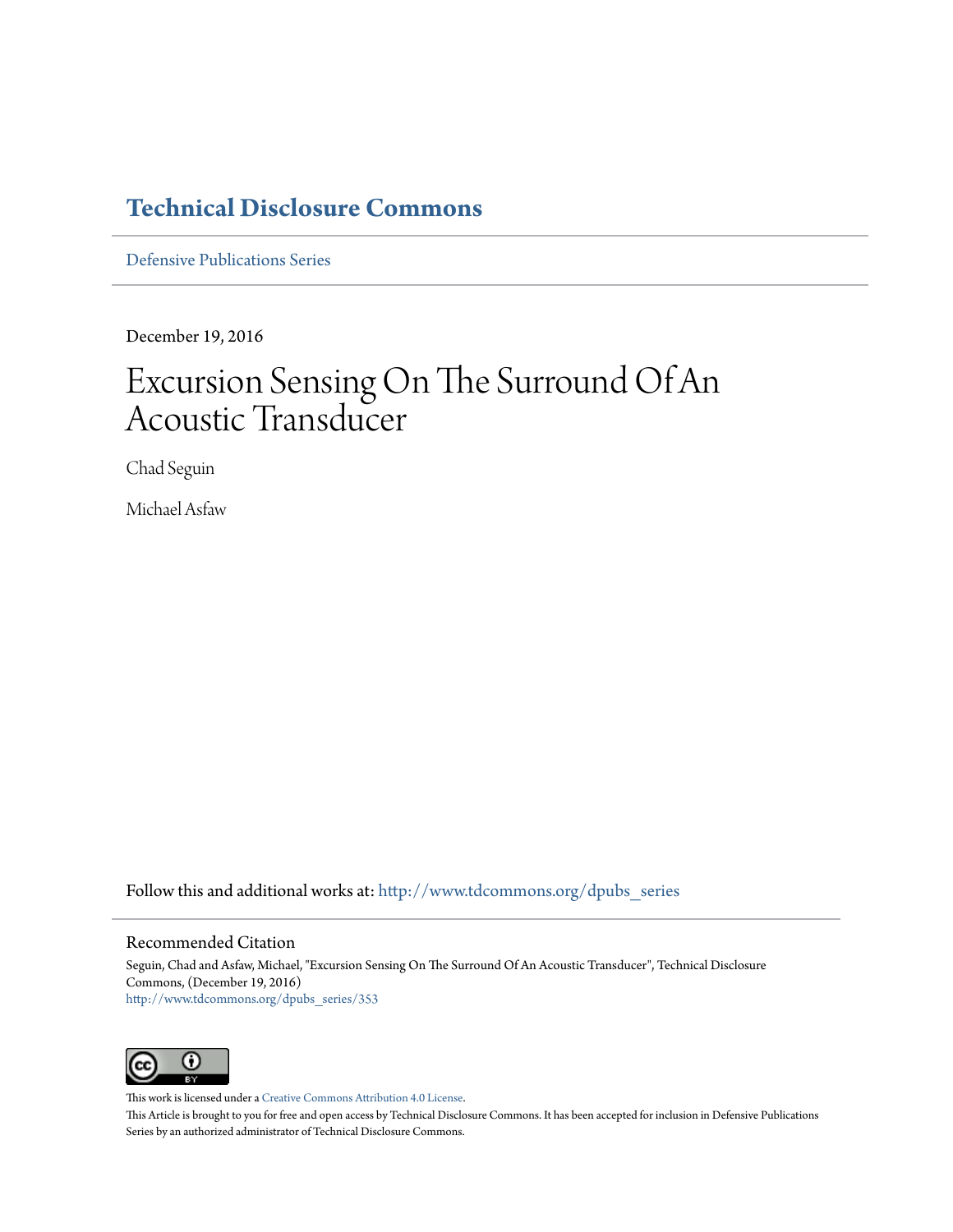## **EXCURSION SENSING ON THE SURROUND OF AN ACOUSTIC TRANSDUCER** ABSTRACT

A device to monitor vibration excursion of speakers is disclosed. The device primarily uses a vibration sensor attached to the speaker suspension (surround). The sensor is overmolded onto the spider of the speaker. Both the sensor transducer and the acoustic transducer can use the  $-ve$  terminal as ground while voltage output of the sensor is monitored from the sensor  $+ve$ terminal. The surround moves together with the voice coil, which may or may not be attached to a former. The vibration sensor can be made of a PVDF coated thin piezo sensor or can be made of a flex sensor. The strain induced when the sensor is deflected will generate a voltage (in the case of the PVDF coated piezo) or a change in resistance for the flex sensor. These are monitored by a control circuit that computes the excursion from either of these parameters.

### BACKGROUND

Excursion sensing is becoming more and more useful for acoustic transducers. This is especially relevant when designing and implementing micro-speakers. Micro-speakers are being integrated into enclosures that restrict the overall excursion of the moving mass (membrane) in height. The main problem is low frequency performance of these transducers, which usually lack bass. To compensate for this deficiency, the transducer is driven with higher voltages below resonance. This creates a problem since the maximum sound pressure level is limited by how much excursion space there is in the enclosure. For traditional loudspeakers, excursion sensing may not be relevant in most cases but when there is a wave-guide or a grill over the transducer, it may become important to have some sort of excursion sensing/monitoring application. Excursion sensing can become very relevant as well for sound quality since large loudspeakers have parameters  $(BL(x), Kms(x))$  and  $Le(x)$  used in calculating distortion levels that are a direct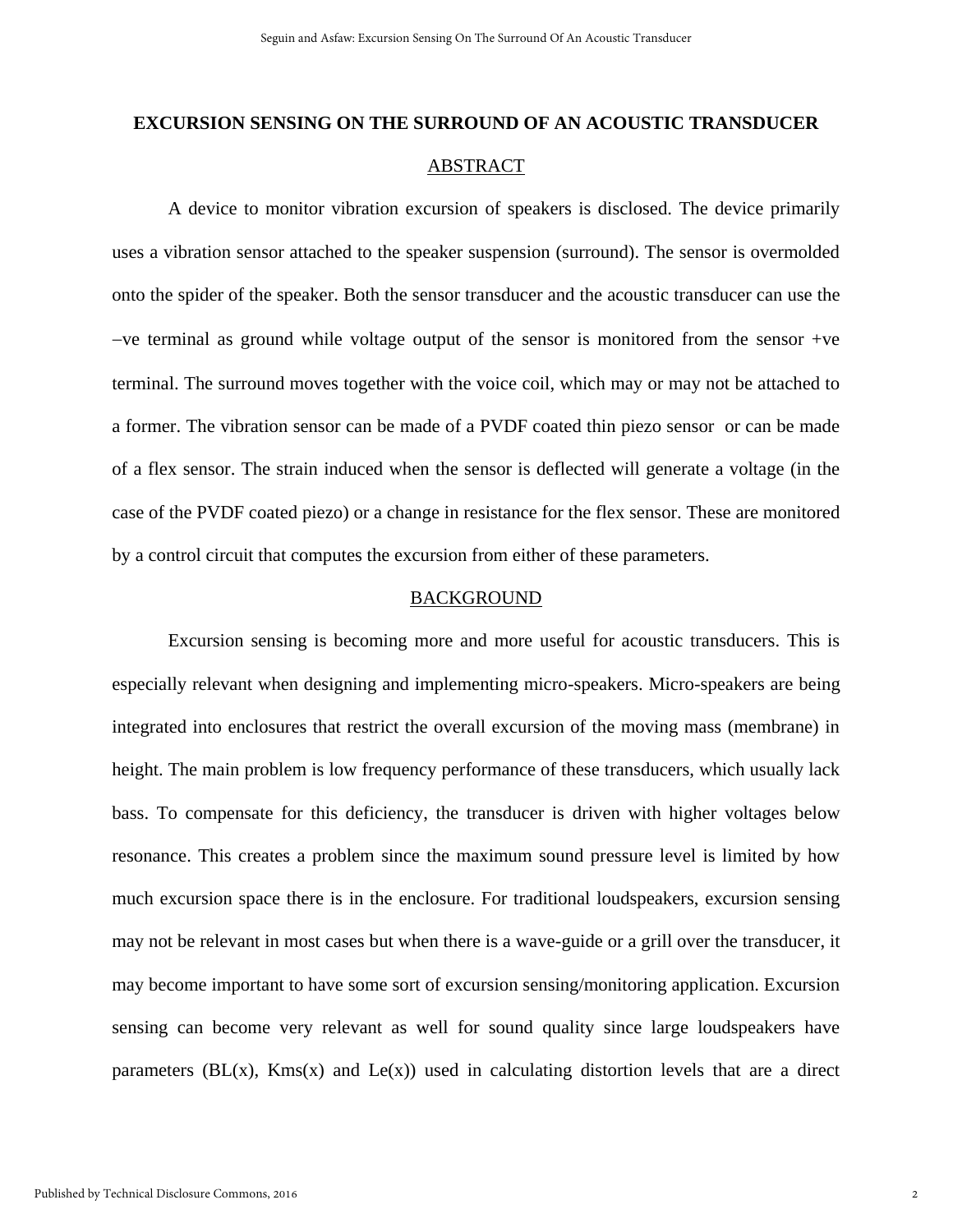function of the excursion. Monitoring the excursion can be used to keep the distortion of the loudspeaker below a certain threshold by applying an appropriate adaptive filter.

#### DESCRIPTION

A device to monitor vibration excursion of speakers is disclosed. The device primarily uses a vibration sensor attached to the speaker suspension (surround), as illustrated in FIG. 1. The highlighted lime green is the sensor overmolded onto the spider. Both the sensor transducer and the acoustic transducer can use the  $-ve$  terminal as ground while voltage output of the sensor is monitored from the sensor +ve terminal. The surround moves together with the voice coil, which may or may not be attached to a former. The vibration sensor can be made of a PVDF coated thin piezo sensor (as not to add extra stiffness) or can be made of a flex sensor. The strain induced when the sensor is deflected will generate a voltage (in the case of the PVDF coated piezo) or a change in resistance for the flex sensor. These are monitored by a control circuit that computes the excursion from either of these parameters.

A PVDF piezo sensor is often used for flex touch vibration and shock measurements. A small AC and large voltage (up to  $+/- 90V$ ) is created when the film moves back and forth, which could be detected using appropriate circuitry. As a flex sensor is flexed, the resistance across the sensor increases, which is sensed appropriately.